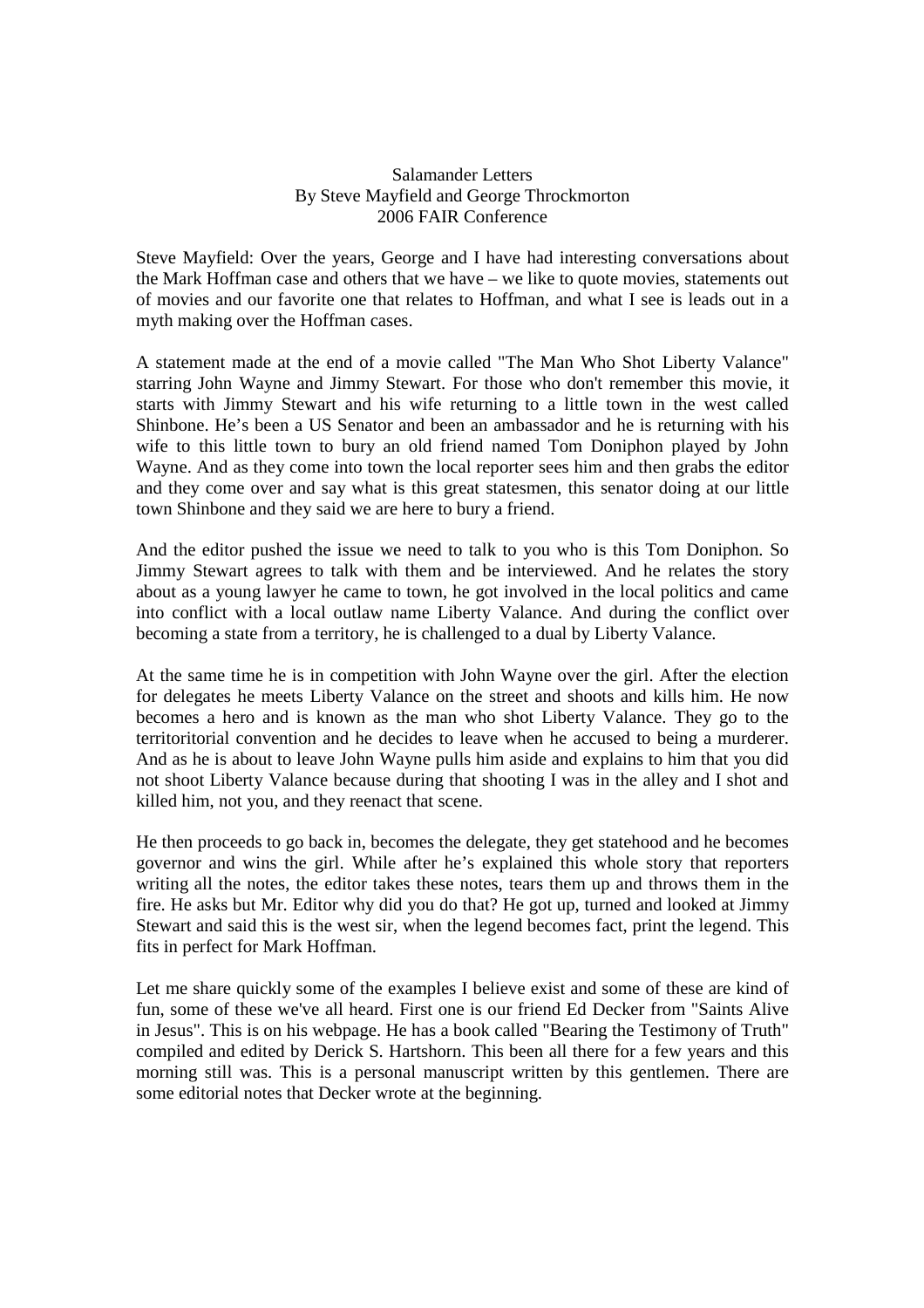"This manuscript was completed and submitted during the brief time that the Mormon church had accepted as true a fraudulent were generally called the white Salamander Letter by infamous forgerer of Mormon manuscripts Mark Hoffman" so we are talking about 1984. "We have notified the author that this needs to be cleaned up and removed from the book and we'll make the correction as soon as we receive the corrected copy." Okay.

"It still is interesting that the LDS church created new doctrine to explain that a white salamander was really an angel and when the hoax was revealed just as suddenly undid the doctrine all without an apologia or a blush." Wow. I find that kind of humorous that we had a doctrine and such, I must have missed that meeting.

Next one is an article out of the Salt Lake City Weekly from March of 2003 and it's a story about Jerald and Sandra Tanner and Utah Light House ministry. "While many were taken by the notorious document forger and bomber Mark Hoffman Jerald with typical uncompromising accuracy was not bamboozled. Collectors of historical documents from the LDS church to the Library of Congress and some of these were buying Hoffman documents as fast as he could manufacture them. Hoffman sold forged letters, famous Americana and his major focus was forging early Mormon historical documents that were extremely damaging to LDS doctrine and early church leaders. All the while only Jerald Tanner remained unimpressed and unconvinced of the authenticity."

Now we are talking about all these documents and in the 1984 publicly announced misgivings calling Hoffman a forger. 1984 this is a year before the homicides. I wondered about this now it's pretty clear that Jerald and Sandra had some serious doubts and problems with the Salamander letter but not all of them. So not too long after this article came out I visited with Sandra Tanner at their home and their bookstore and I asked him is this a misprint, is this a misunderstanding by the Weekly.

And this is what Sandra told me. "No, no Jerald did have doubts about all the documents and he really believed that Mark was a forger but he had no solid proof." Okay. this is 18 years after the fact now this is being revealed in this article but I have some serious problems with that in the fact that in some of the writings of the Tanners following the homicides, making a side note here because they made reference to the bombing forgeries of Hoffman, one thing that has amazed me over the years if you referred to Hoffman as a bomber or the bomber forger. We seem to be afraid to say what he is, he is a murderer. The forgeries and the bombings are secondary to the fact he killed two people. So if I had my preference we'd call what he is, a murderer.

But anyway I asked Sandra that and she just said no he just didn't have any proof. Following the homicides and some of the writings they suggested that Mark wasn't that good of a forger or writer that he must have had help and they suggested that there was a another individual who was forging the documents and Mark was the middle man and when this person either died or stopped doing the forgeries, Mark started doing his own and that's when he came in sloppy and so forth. Even as of last October at a conference sponsored by an organization that George belongs the Southwest association of forensic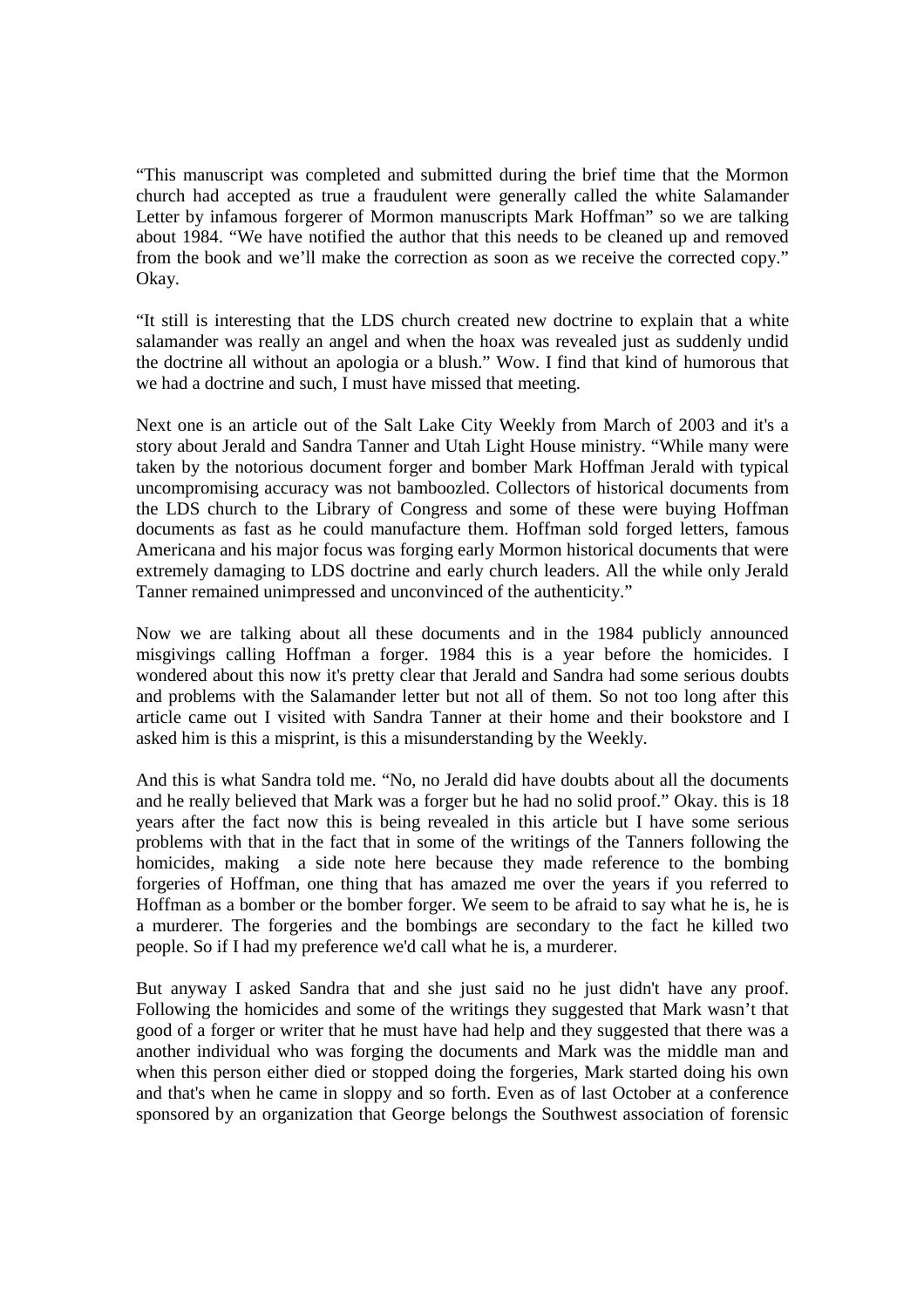documents examiner Sandra and Jerald were there and she was even asking people who were there if they had any ideas of anybody who's helping Mark. So I am getting two different stories here but the significance of this is a fact that you read a lot of web pages and some of the chat rooms and they always say that "Jerald was the only one that knew that Mark was a forger, and everybody else believed him. That isn't true at all. There were others had doubts too but I find that is one of the myths that have started.

Another one the myths that is read about is the idea of that there was going to be no trial Mark Hoffman because the church did not want information passed out and the fact that the leadership of the church, whoever "they", are forced a plea bargain. The man that will be proceeding me here, Mr. Throckmorton, has explained to me that on the day he was asked to leave employment from the Salt Lake county DA's, the investigators following the case he was there when district attorney Yokum instructed Bob stop the lead investigator, the lead prosecutor, that he will plea bargain the case. I've also heard from the mouths of Jerry Dalia and a few others people involved with the case that the church had nothing to do with the plea bargain, this came strictly from Mr. Yoakum and yet this is another story that you will read on web pages and chat rooms that the church forced the plea bargains, because they didn't want President Hinckley or any other General Authority to testify.

Now another fun one that I found was interesting. This is the infamous Solomon Spaulding-Sidney Rigdon land deed document that Mark came across. Actually it's a legitimate old land deed where a gentleman Amos Spaulding is selling some land to his wife's cousin Jesse York. Well, Mark somehow got a hold of it, where and when we don't know, but he proceeded to make some changes. Here you see down at the bottom the name Solomon Spaulding, over here you see the name Sidney Rigdon.

Now this is an interesting document because for years, claim was that they didn't really know each other, and here would be some proof that they knew each other. But it turns out these were added names, as you see over here on the date it says 1822. Well, the actual date is 1792. Mark added the date at the top as 1822. This was the document that he showed Elder Hugh Pinnock who then went to sign for the \$186,000 loan to possibly purchase the McLellin Collection. In fact, Mark claimed this was part of McLellin Collection.

A few weeks after showing this to Elder Pinnock, he decided he need some quick cash, so he took it down to Cosmic Aeroplane and sold it for \$400. Even though the guy who bought it, Steve Barnett, said there is a problem with the dates because Spaulding died in 1816. If you went to the original dates 1792 Sidney Rigdon hadn't been born by then. But Mark convinced him saying "that's not the same Solomon Spaulding but will you buy it for the Rigdon autography?" Which he paid him \$400 for.

Now, a few years ago, a book came called "Mormon Conspiracy" by a Charles Wood, I bought this at Utah Lighthouse Ministries, this is what he writes in here. The First Presidency was so impressed with Hoffman's discovery the Anthon transcript that they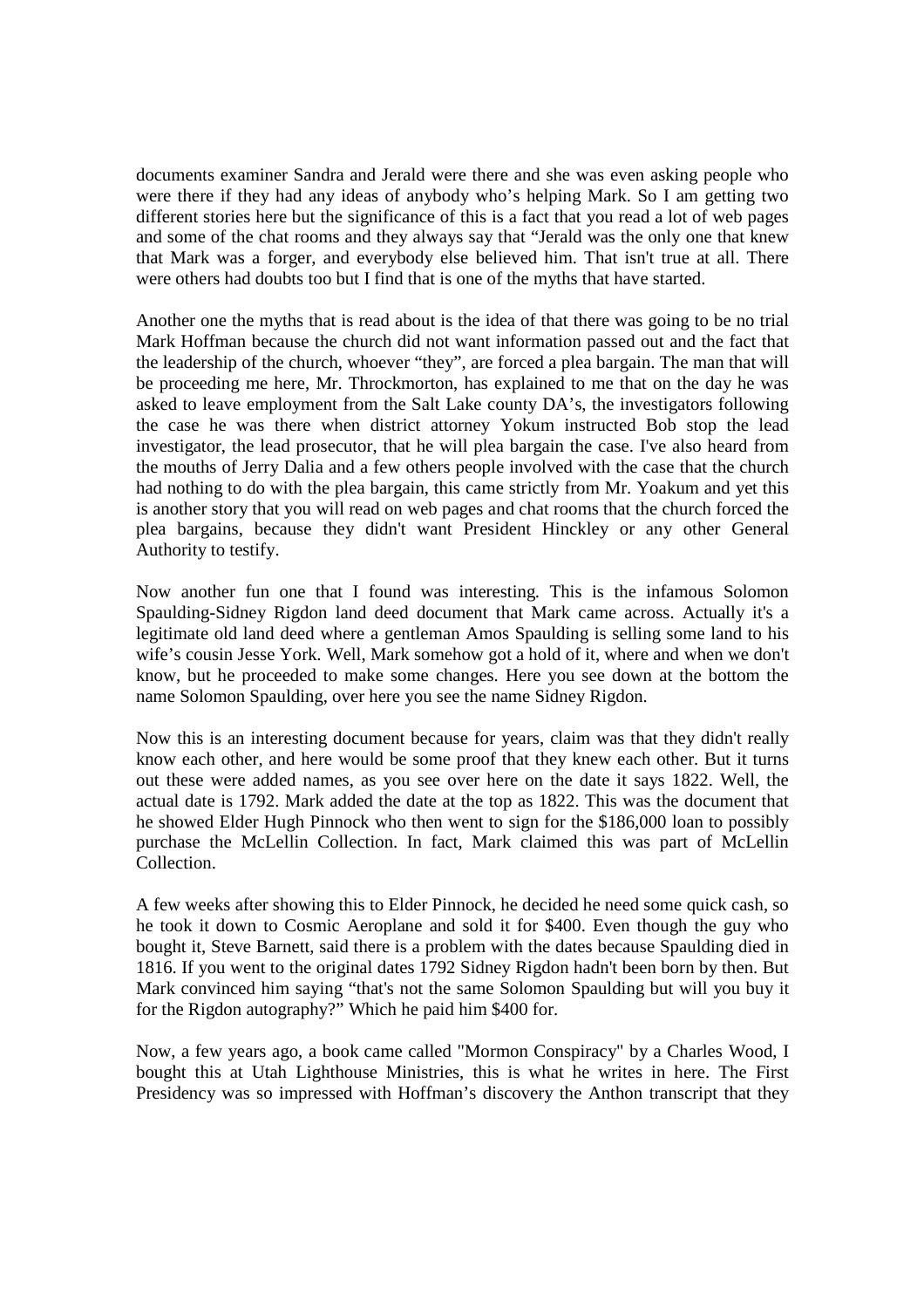called the press conference in which they announced the new discovery and commended Hoffman for his efforts.

Hoffman followed the Anthon transcript in several non faith promoting forged documents which were quickly bought up by the First Presidency and were hidden from the membership and the public. One of these forged documents included a document which linked Sidney Rigdon, second in commanded to Joseph Smith, to Solomon Spaulding." This document here.

Now in 2002 when I was reading this book, I had to read it number of times. I had to wash my eyes I have to make sure I was actually reading it correctly because at the particular time I was reading it, this document that you see in front of you, was sitting on my table in my apartment, because I owned it. The church never owned at the time. Because it went from Cosmic Aeroplane, and was used and examined by George and part of the investigation and then was returned to Cosmic Aeroplane at which time the owner, Bruce Robert, sold it to Ken Sanders in 2000 and I bought it from Ken Sanders in August of 2000. Right now in October of 2004, I donated to BYU so it's preserved down there.

But here is a myth that this man saying the church bought it to hide it, but the church never owned it till 2004. I again ask Sandra Tanner, in fact it was funny because not too long after that I was on an airplane to Pasadena to speak at Sunstone symposium and happen to go on the same flight with Jerald and Sandra Tanner, and sat next to him on the plane. And so I asked him about this, since I bought the book from there, I mentioned "well you know there is an error in the book." Sandra says "oh really?" I showed her "this is wrong" "Well, how is that?" I said "You know who owns that document?" Sandra says "who?" I said "me." And there was that long pause between her and Jerald looking at me and she quickly recovered and said "you know, there is so much information out there he could have been mistaken or got bad information." Now think about it. That is a very true statement. And over the 21 years now that has been exactly the problem we've had with this case. We have this idea that the church was buying these documents to hide them and yet a book here by Dean Jessie The Personal Writings of Joseph Smith published in 1984, has six of those documents listed in here. But the majority of those documents that Mark forged were not controversial, were not testimony shaking they were simple little things. There was no reason to hide them, no reason to have pressed them. Yet today, you can read on some web pages, of those who have these great theories of the church was buying these things to hide them, spending millions of dollars so that none of them would ever see light of day.

Now, I am thinking okay. All these other document being bought by the church and other collectors, very publicized in a lot of cases, we don't have two that could be questioned as having been hidden. One being the Josiah Stowell letter and the other one was the letter from Bullock to Brigham Young in reference to the Joseph Smith blessing. You explanations on why these things were not immediately released. But now we have people talking about the church hiding these things and I am saying well if the church is as evil and as satanic as you make it, why would the church buy documents at high prices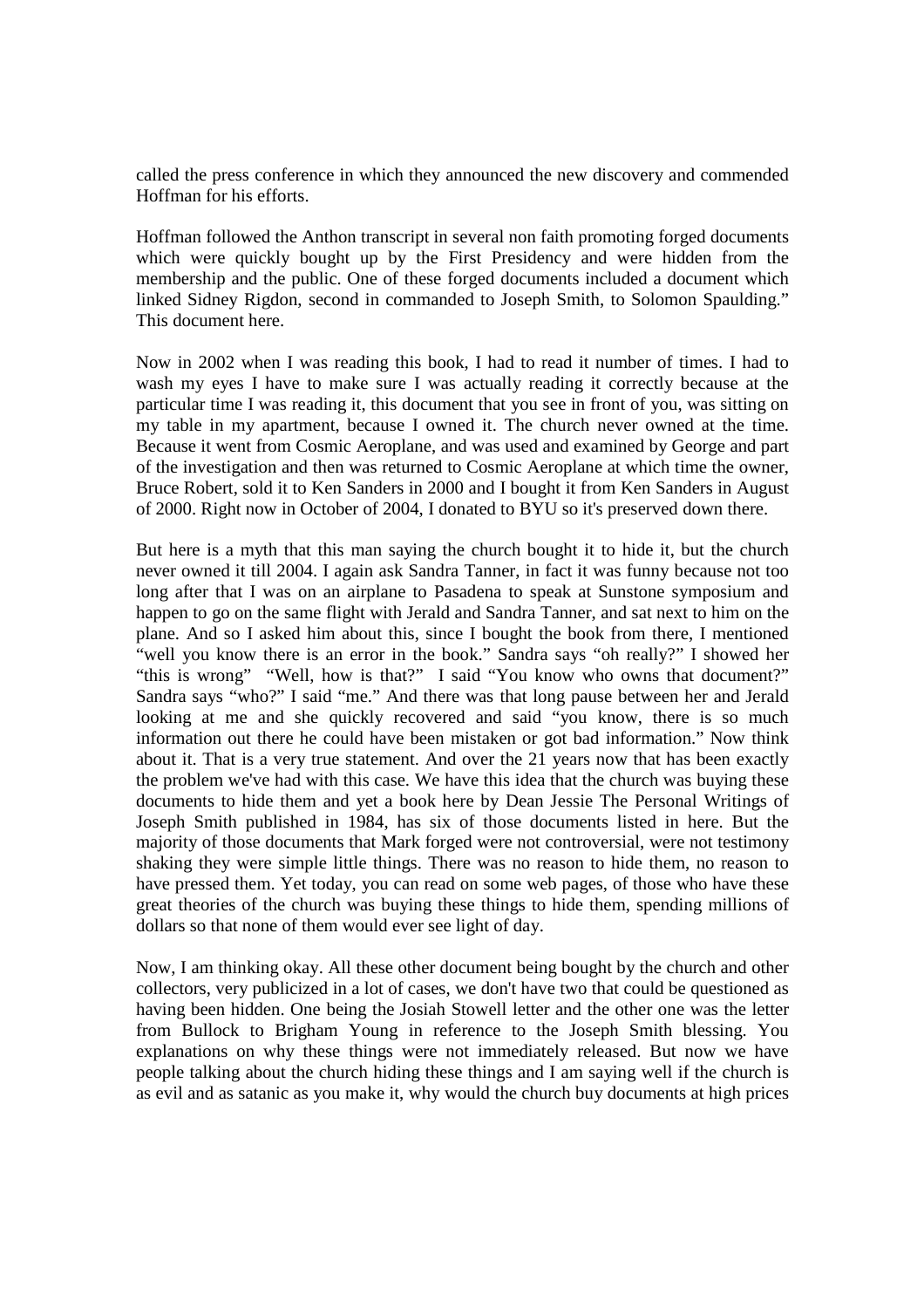just to hide them? That's why man invented matches and paper shredders, yet they are kept. Why is that?

I mean, give them credit. If we are going to be sinister, let's go all the way. But we still have them. In fact, Sandra had a symposium in 2002 on it and they had found another document in our church archives and realized it come from Hoffman. These things are still out there. So it's again a myth that has just taken a life of itself. Let me give you some pointers what to do when you hear various claims.

First of all consider the source. Considering the source of the person writing these things. Number two realize that during this whole time a lot of people were getting information about these documents, but the person that were getting it was from Mark and Mark was very good at lying and telling stories. And just because you may have two persons who were closely involved with them and they told different stories doesn't mean these people lying you got to find out where they got the information and the same thing goes for other people who had information sometimes they got it from friends or acquaintances who got it from Mark.

And the same thing during the police investigation they were hearing stories from people who'd talk to Mark and they were passing it on and they were confused some times because the stories weren't clicking or these were told to other people, like the church authorities, and they aren't telling the same story, Be very careful about that.

Also because of the nature of the case, a homicide, it made lot of people nervous and a lot of the people didn't know how to handle themselves. They did not know how to deal with it because you don't usually in your life, you usually don't become involved in a homicide case. So sometimes people's initial reactions weren't what the Police liked. But as George can tell you that after he was able to get in there, that the Church became very cooperative. Although the story goes the church was not cooperative and some people have claimed that even President Hinckley led a stalling of the case, that he was interfering with the investigation. George can probably give some highlights on his feelings on that. But be very careful about people who might take a story and embellish. I have a great one that relates here to FAIR, of people taking information and getting it in misconstrued.

A few months ago Scott Gordon of FAIR was kind enough to publish a letter that I wrote to Scott, in reference to some items on the deadly scroll, a lead plate that was found down in Page, Arizona. I made a comment that I had thought was true that a document written by Mark Hoffman in prison listing the forgeries that he had done. Now I had always thought been told that it was following a suicide attempt when he was at the hospital that they found it during a search of his cell.

While reading some of the books I discovered that didn't happen after the suicide attempt that happened few months earlier. That when he was being interviewed, he referenced some threats that he had made at George and some of the members of the board of pardons, they did a cell search and they came up with this list. So even I had that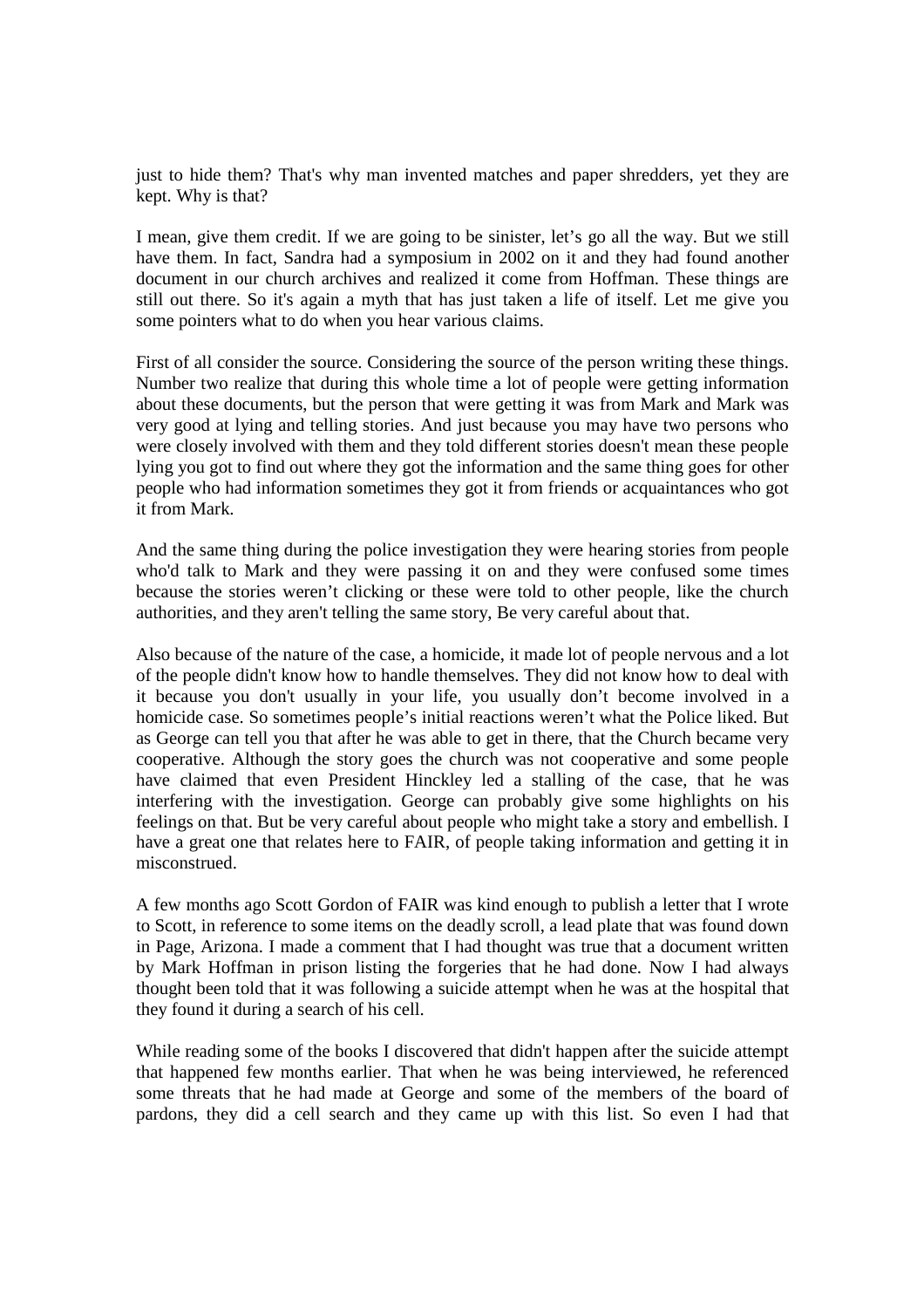information that I wrote a letter to the Deseret News on that, and I put it in the article now I am going to have to change it. I have seen this happen all the time. That information that no one intended to be deceiving, but you just hear something in your own mind, and it regurgitations it, and it comes out differently. So we have to be careful of that. Oh by the way you'll notice down here at the bottom the name John D. Lee. Just a thought.

 Steve Mayfield: Well also be careful when people talk about the Hoffman case where they have information, but they give you noname or source. This is one of the things that Mark like to play and people willing to go along and to keep secrets and still have I can't tell you. I am going to turn it now time over to George we can hear what he has to say, but, before I turn it over to George I want to make some personal comments about Mr. Throckmorton. These are nice thing so you don't have to worry Scott.

Back in 1991 I came over from Colorado because my career was going down the tube and my love life wasn't there anymore. Through my good friend Van Hale I worked for his business for a while, and in 1994 I hired on to work in the crime lab in the Salt Lake City Police department. I got back into my chosen career. A year later they changed the supervisory of the crime lab from an officer or a sergeant to a civilian and they brought in George Throckmorton.

And the thrill that I have had for last 10 years of working under his direction literally sitting at his feet, hearing stories and information about the Hoffman case has been one that has not only enriched my professional career but also my advocation of things of Mormon. He has been kind enough to invite me into his life and his research and included me.

I want to tell you how much I have appreciated the opportunity to get to know him as a friend. I care about him dearly. He is a dear friend. I love him dearly. And I hope that he is here with us a long time because there is so much to share with us. I want to close with this, a question that I have of him, a reference to a statement that I read here in "Mormon Murders" the greatest book on the case I am sure.

This is during the time that George and his associate Bill Flynn were examining the documents down at the Church archives. This says "on the date Flynns plane left for Arizona, Bill Flynn is from Phoenix, Arizona, a Church delegation led by Gordon Hinckley visited the conference room. They looked suspiciously at all the equipment while Throckmorton and Flynn explained the process. They have some questions but to Flynn's astonishment never asked them the most obvious question of all, are the documents genuine." George when you come up here I would be very interested here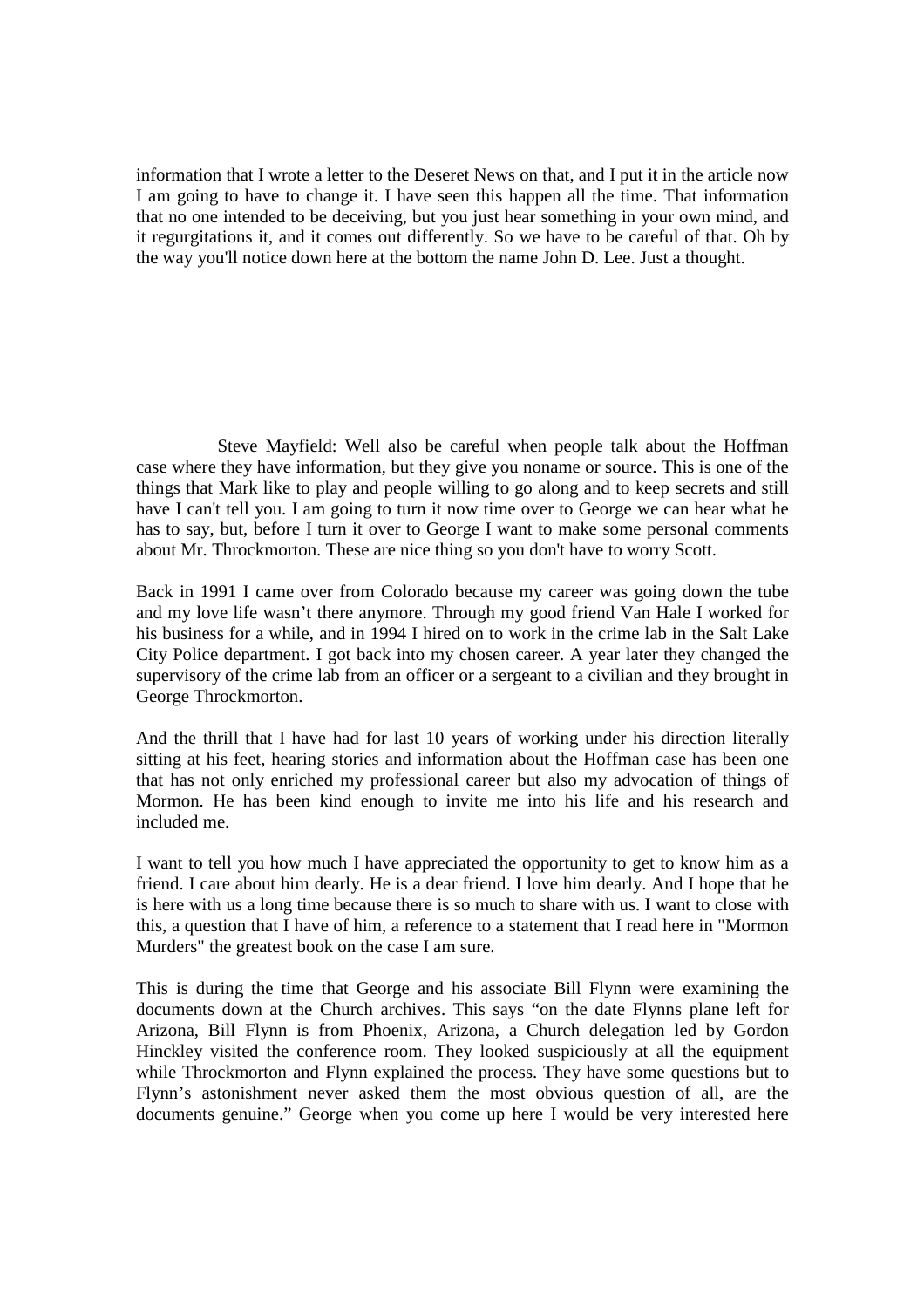about this experience. What's it like to have that experience with a leader of the Church? Maybe you can share that with us. Why do you think he didn't ask that question when he was here and you were there in his presence?

George Throckmorton: If I can respond to Mr. Mayfields question. As I advance in age I have a tendency not to remember certain things and to remember other things even more than they actually happened. But as President Hinckley came in to visit us that day I don't remember it at all because it just never happened. In fact the closest association and some of you may have heard this story I've told once before. The closest association I ever had with President Hinckley was because of my friends. I have been in law enforcement as was mentioned almost 40 years and my son used to work at the Church office building. It was his job to get the cars ready for the General Authorities to take to their various assignments.

And this is the story that I heard about President Hinckley which took place several years ago. He likes to "hot rod." Is that the right expression? As he came to pick up a new car, they always have a chauffeur to drive around the first Presidency and some of the Apostles they can't drive too well. That as he came and saw the new car and his chauffeur was ready for him, he looked at it and he said "I've always wanted to drive a new car." He said "Is it all right if I drive?" Well what's the chauffeur going to say? But the chauffeur said well you know I've always wanted to sit in the back seat too.

So as they started driving down to Provo, President Hinckley's foot got little bit heavy, they were going a little too fast and as he looked in the mirror after hearing kind of an unusual noise he saw some red and blue lights flashing behind him and he pulled over to the right and the highway patrol men come up and looked in the car and went back and got on the air and called his dispatch and says "I need to speak with my supervisor."

And the supervisor got on and said "what's wrong?" He says "I just pulled over a very important person." He said "well who is it, is it Mayor Rocky Anderson?" He says "no, more important than him." He said "well is it the governor?" "No, more important than him." "Is it the President of the United States?" He says "no, more important than him." He said "well who is it?"" He says I really don't know but President Hinckley is his chauffeur."

That's the only story I know of President Hinckley that's the closest I have ever come. But I can't say this, my involvement in this case lasted for 16 months. I entered the case about six weeks after the bombings took place. I was working for the Attorney Generals office at the time as an investigator of white collar crime, with a background in forensic examination of documents. And there are many, many stories and the one thing I learned is that even the investigators have different theories on what happened. There were 11 of us for 16 months and if you talk to one investigator he will say one thing, you talk to another one he will say something else. And the reason being is we did different interviews. We spoke to different people. And about every morning we would meet